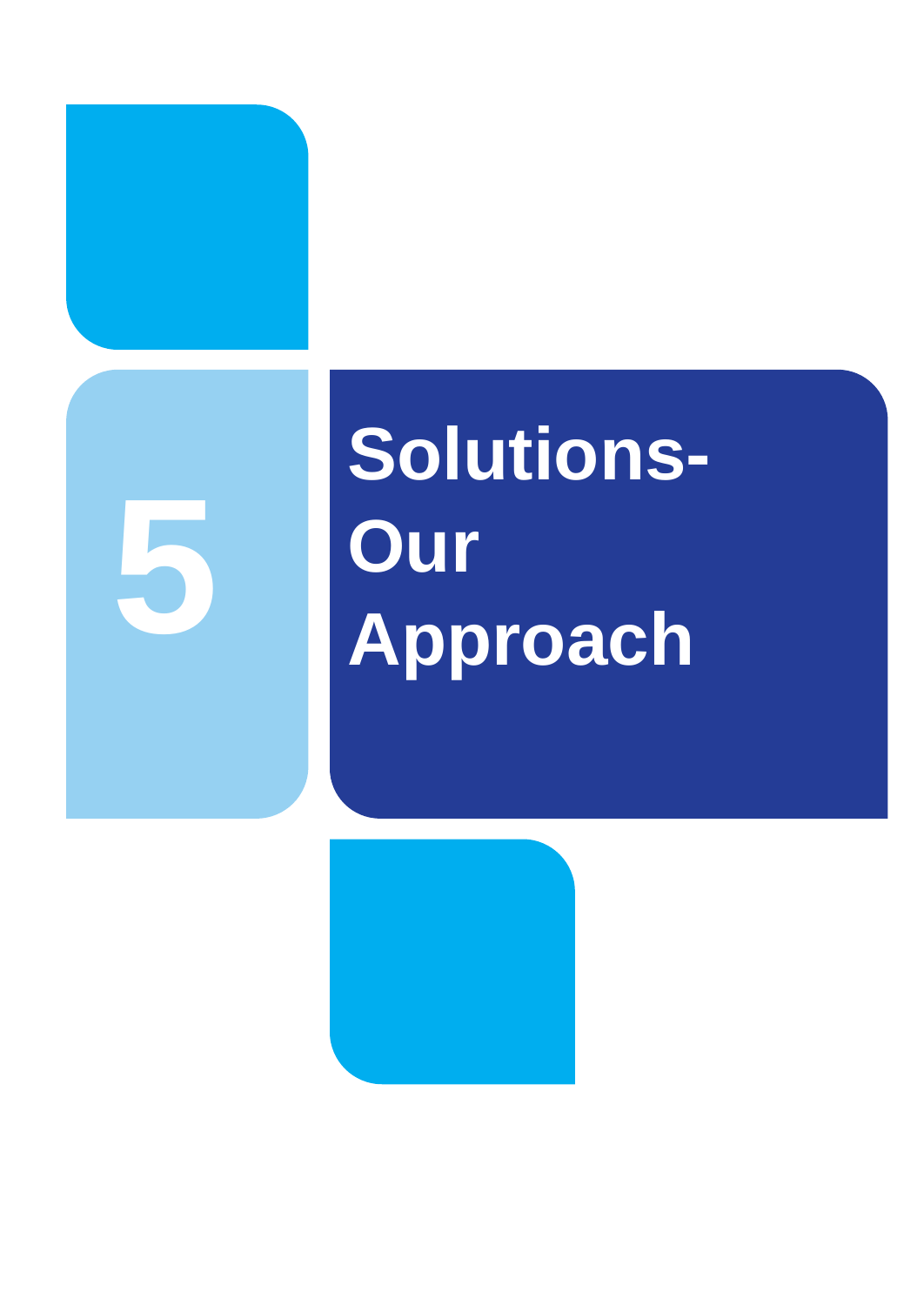# **5.1 Introduction**

Irish Water faces significant challenges in terms of the Quantity, Quality, Reliability and Sustainability of the public supplies across the country.

Irish Water must ensure that our water supplies become more sustainable over time, therefore we need to ensure that solutions to our supply issues consider the broader environment within which we operate. This means:

- Continuous abstraction from source alone is not a sustainable approach to meet ever increasing demand in the long term. Therefore, where feasible we must cater for increased growth requirements in the first instance by driving an aggressive leakage reduction programme combined with strong promotion of water conservation measures in homes and businesses; and
- Irish Water fully adhere to the World Health Organisation (WHO) principle that the starting point for good clean drinking water is source protection, rather than relying on ever more complex and costly treatment for sources that are deteriorating due to inadequate protection. Irish Water will achieve this by developing and implementing Drinking Water Safety Plans (DWSPs) across all of our supplies.

Sustainability must therefore be at the core of our approach to developing appropriate solutions to meet future water demand. Solutions should therefore fit into one of Irish Water's three pillars; Lose Less, Use Less and Supply Smarter as set out in the Framework Plan and summarised in Figure 5.1.



**Lose Less** – reducing water lost through leakage and improving the efficiency of our distribution networks;

**Use Less** – reducing water use through efficiency measures; and

**Supply Smarter** – improving the quality, resilience and security of our supply through infrastructure improvements, operational improvements and development of new sustainable sources of water.

**Figure 5.1 Three Pillars to Address the Key Challenges**

Together these pillars will enable us to optimise our capital and operational solutions to achieve the best outcomes and react to emerging issues.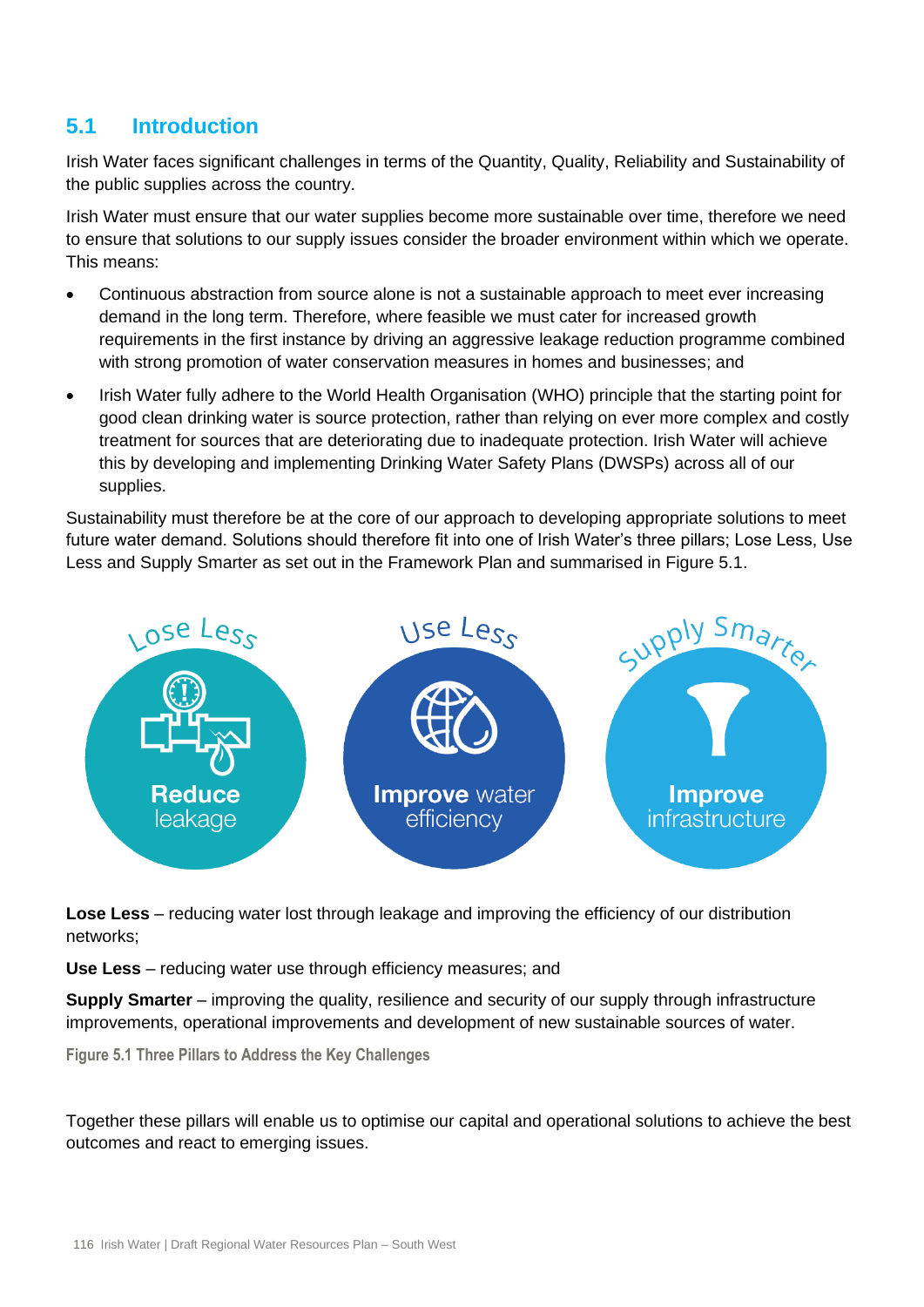# **5.2 Lose Less: Leakage Reduction**

Leakage is the loss of water from the distribution network. Leakage can occur from fractures and bursts, smaller holes and pinholes in pipe walls, leakage at joints, valves, service connections and other fittings and as a result of overflows at storage reservoirs.

Only a tiny proportion of leaks within our distribution networks come to the surface as visible leaks. Most water leakage is absorbed into the ground or escapes into sewers and drains, so cannot be seen at ground level.

The **Lose Less** pillar includes the actions which will improve our understanding of leakage, ways to reduce it and the tools required to help us to find and fix leaks. Activity to reduce leakage from the public distribution network was historically undertaken by Local Authorities and is now managed by Irish Water. Our supply network is built from a variety of pipe materials of different ages and differing quality control during construction. Good network and water-use information, expert knowledge, specialist equipment and rigorous management is therefore required to reduce and control leakage. As our water mains network ages, leakage will increase if we do not continue to invest in fixing leaks, leading to a Natural Rate of Leakage Rise (NRR).

In order to address leakage Irish Water are committed to a National Leakage Reduction Programme which includes measures such as pressure management, active leakage control (ALC) and targeted water mains replacement. The National Leakage Reduction Programme incorporates advice from industry specialists and authors of the European Commission produced reference document 'Good Practices on Leakage Management WFD CIS WG PoM<sup>1</sup>.

Our National Leakage Reduction Programme will be a major intervention to support growth over the timeframe of the National Water Resources Plan (NWRP). It aims to reduce our leakage through:

- Establishing over 4,500 district meter areas to enable us to monitor flows and identify areas of suspected high leakage;
- Establishing our Find and Fix activities to deliver active leakage control;
- Undertaking large-scale targeted water mains replacements;
- Valve and control replacement;
- Implementing pressure management controls; and
- Delivering the 'First Fix Free' initiative to address leaks on pipes, within the boundary of domestic properties where the customer has responsibility.

As operational data and understanding of asset performance of our networks improves Irish Water expect to be able to make further improvements.

In late 2018, Irish Water developed a Leakage Management System (LMS) which will help us to assess leakage trends in a uniform way across our supplies and to manage active leakage control activities. We are continuing to embed the system and develop its calibration, but it is already (and will continue) helping us to understand leakage across our distribution networks. We are also looking at emerging acoustic technologies and intelligence systems to allow us to optimise our active leakage control activities, and non-destructive testing technology.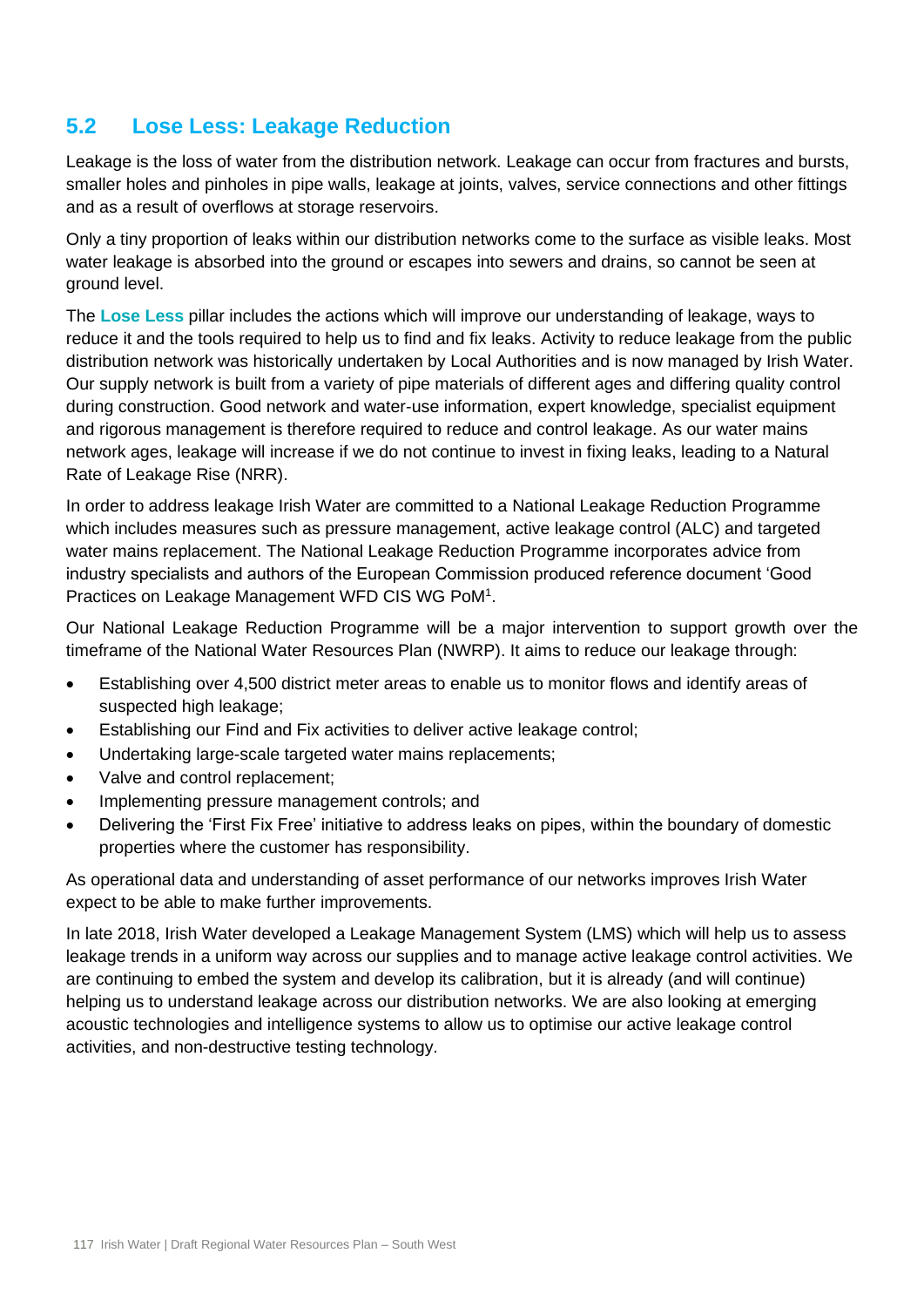#### **5.2.1 Three Step Leakage Reduction**

Irish Water will take a three (3) step process to reduce leakage both nationally and within the South West Region:

#### **STEP 1: Sustainable Economic Level of Leakage**

The SELL concept is built on the principle that when the total costs of producing water (including environmental and social) are greater than the cost of reducing leakage, there is a natural driver to further reduce leakage to achieve equilibrium. In other jurisdictions, the industry regulators for water supply set leakage reduction targets for the individual water utilities based on SELL, the Sustainable Economic Level of Leakage. As utilities have achieved or are approaching SELL, through progression along their leakage reduction glidepath, regulators are setting the challenge for some to go beyond SELL.

As this is Ireland's first NWRP, the target for leakage reduction has been set as SELL. Irish Water aim to achieve the National SELL target by 2034, recognising that current leakage levels are unacceptably high. SELL targets will be continually reviewed through the five-year water resources planning cycles. As we progress towards SELL targets, Irish Water will continually review and proactively target further leakage reductions.

Details of the SELL assessment process can be found in Appendix H of the Framework Plan. During the development of the Framework Plan separate SELL targets were developed for the Greater Dublin Area (GDA) and the rest of Ireland. These national SELL Targets are set out in Table 5.1.

#### **STEP 2: Go Beyond SELL**

Further to the initial SELL targets considered in the Framework Plan, Irish Water has set additional leakage targets with the objective of reducing leakage levels to 21% of total demand for larger WRZs (WRZs where demand is greater than  $1,500 \text{ m}^3/\text{d}$ ).

#### **STEP 3: Appropriate Leakage Level (ALL)**

As the 2034 SELL targets approach, Irish Water's knowledge of the condition and responsiveness of our networks to leakage reduction activities will have improved and we will set further leakage reduction targets on the basis of Appropriate Level of Leakage (ALL) for each supply. This will require WRZ Level and site-specific assessments. These assessments will require data which is not yet available to Irish Water and as such these targets will be developed approaching 2034.

#### **5.2.1.1 Step 1: SELL Targets**

Estimated leakage levels for 2019 and target SELL for 2034 are presented in Table 5.1.

In 2019 the national leakage level was 739 million litres per day (Ml/d). SELL targets aim to reduce this to 525.5 Ml/d by 2034 requiring a national leakage reduction of 213 Ml/d. The national leakage level target SELL will be met by leakage reductions nationally and across all WRZs. During the development of the Framework Plan, separate SELL targets were developed for the Greater Dublin Area (GDA) and the rest of Ireland (all non-GDA WRZs). The GDA is located in the Eastern and Midlands Region of the NWRP. Targets for the South West Region are included in the national leakage level for non-GDA WRZs. Table 5.1 compares the GDA WRZ and non-GDA WRZ leakage levels and SELL targets.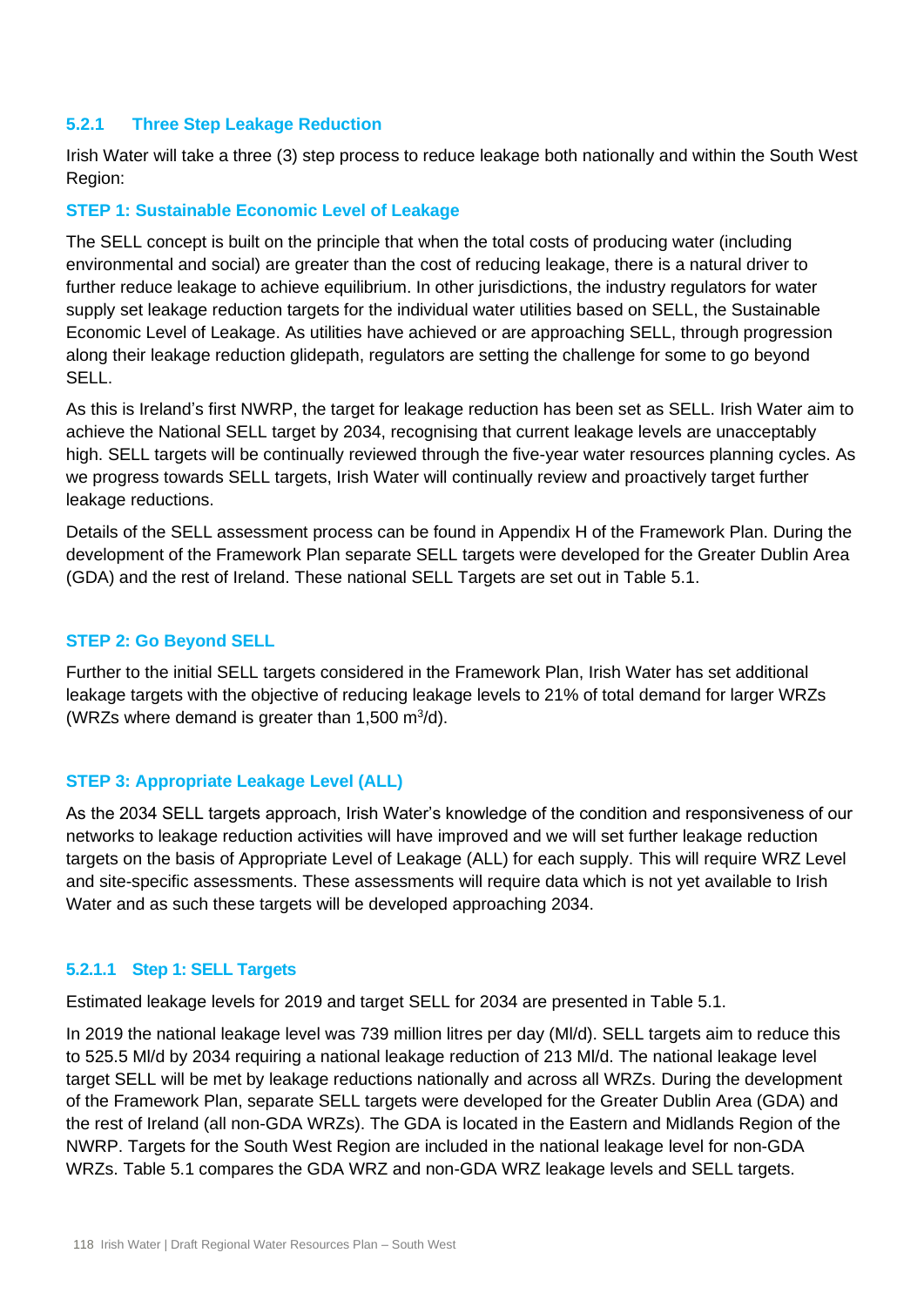#### **Table 5.1 Leakage Levels and Target SELL (Ml/d)**

|                                                | <b>Leakage Level</b><br>(MI/d)<br>2019 | <b>Target SELL</b><br>(MI/d)<br>2034 | Leakage<br><b>Reduction</b><br><b>Required</b><br>(MI/d) |
|------------------------------------------------|----------------------------------------|--------------------------------------|----------------------------------------------------------|
| GDA leakage level                              | 215                                    | 131                                  | 84                                                       |
| Leakage level for non-GDA WRZs<br>(Nationally) | 524                                    | 395                                  | 129                                                      |
| National leakage level                         | 739                                    | 526                                  | 213                                                      |

In 2019 the leakage level in the GDA was 215 Ml/d. In order to meet the 2034 GDA leakage target a leakage reduction of 84 Ml/d is required within the GDA (Table 5.1) as presented in the draft RWRP-EM.

The 2019 leakage level for non-GDA WRZs was 524 Ml/d. In order to meet the 2034 SELL target a leakage reduction of 129 Ml/d is required (Table 5.1). This reduction will be achieved across the four NWRP regions (Table 5.2). A reduction of 22.5 Ml/d will be achieved within the non-GDA WRZs in the Eastern and Midlands Region (as presented in the draft RWRP-EM). A leakage reduction of 57 Ml/d, 32 Ml/d and 17 Ml/d will be achieved in the South West Region, North West Region and South East Region respectively.

#### **5.2.1.2 Step 2: Beyond SELL**

Further to the initial SELL targets considered in the Framework Plan, Irish Water has set additional leakage targets with the objective of reducing leakage levels to 21% of total demand for larger WRZs (WRZs where demand is greater than 1,500m<sup>3</sup>/d). These additional targets equate to a net leakage reduction of 45.5 Ml/d, 39 Ml/d, 72 Ml/d and.30.5 Ml/d across the Eastern and Midlands, South West, North West and South East Region respectively.

Together the SELL and Beyond SELL targets aim to reduce leakage nationally by 400 Ml/d by 2034.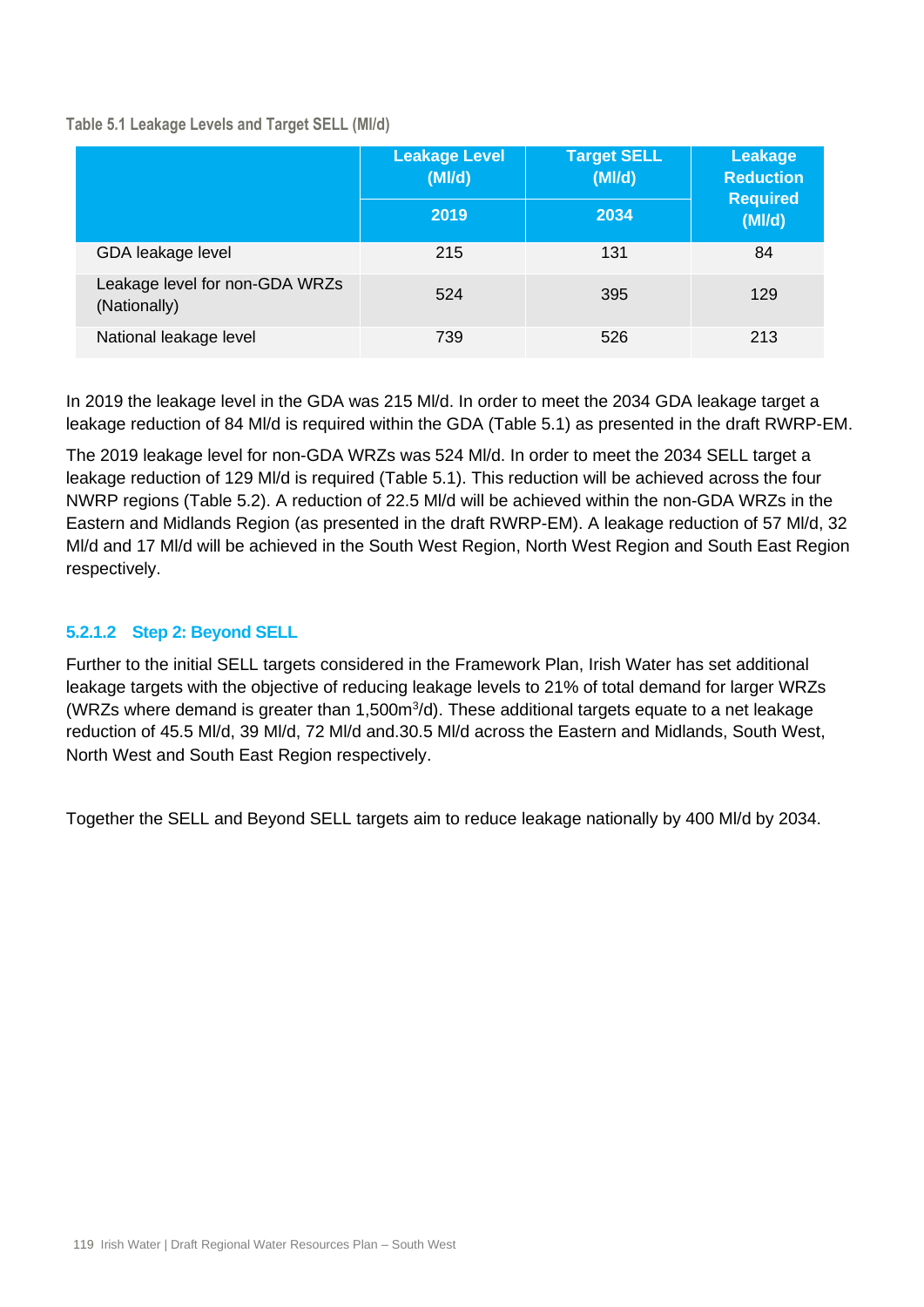|                                                      | <b>National Leakage Reduction (MI/d)</b> |                                                           |                                              |                                              |                                              |                                 |
|------------------------------------------------------|------------------------------------------|-----------------------------------------------------------|----------------------------------------------|----------------------------------------------|----------------------------------------------|---------------------------------|
|                                                      |                                          | <b>Non-GDA WRZs</b>                                       |                                              |                                              |                                              |                                 |
|                                                      | <b>GDA</b>                               | <b>Eastern</b><br>and<br><b>Midlands</b><br><b>Region</b> | <b>South</b><br><b>West</b><br><b>Region</b> | <b>North</b><br><b>West</b><br><b>Region</b> | <b>South</b><br><b>East</b><br><b>Region</b> | <b>National</b><br><b>Total</b> |
| Step 1:                                              | 84                                       | 22.5                                                      | 57                                           | 32                                           | 17                                           | 213                             |
| <b>SELL Target</b>                                   |                                          |                                                           |                                              |                                              |                                              |                                 |
| Step 2:                                              | $0^*$                                    | 45.5                                                      | 39                                           | 72                                           | 30.5                                         | 187                             |
| <b>Beyond SELL</b>                                   |                                          |                                                           |                                              |                                              |                                              |                                 |
| <b>Total</b>                                         |                                          | 152                                                       | 96                                           | 104                                          | 47.5                                         | 400                             |
| Step 3: Post<br>2034<br>Appropriate<br>Leakage Level | TBC Pending future data availability     |                                                           |                                              |                                              |                                              |                                 |

**Table 5.2 Leakage Levels and Target SELL Steps (Ml/d)**

\*Leakage Targets in GDA achieve 21% leakage in 2034.

#### **5.2.1.3 Step 3: Appropriate Leakage Level (ALL)**

As discussed above, as we approach the 2034 targets, our knowledge of the condition and responsiveness of our networks to leakage reduction activities will have improved and as we move towards 2034, we will set further leakage reduction targets on the basis of Appropriate Level of Leakage (ALL) for each supply. This will require WRZ Level and site-specific assessments. These assessments will require data which is not yet available to Irish Water and as such, these targets will be developed as we move closer to 2034.

### **5.2.2 Leakage Targets and Demand Forecasting**

Leakage targets are not automatically applied to the Supply Demand Balance (SDB) calculations. The SELL leakage target for the GDA has been prioritised, given the size of the supply demand deficit, and *is* incorporated into the SDB. Leakage outside of the GDA across all four regions of the NWRP is prioritised on an annual basis as part of the National Leakage Reduction programme. This allows Irish Water's leakage reduction programmes to be flexible and targeted, to meet specific emerging needs.

As set out in Section 4.3.3 of the Framework Plan leakage targets for 2019 were applied to priority supplies based on:

- Size of supply demand deficits
- Existing abstractions with sustainability issues
- Observed impacts during the 2018 drought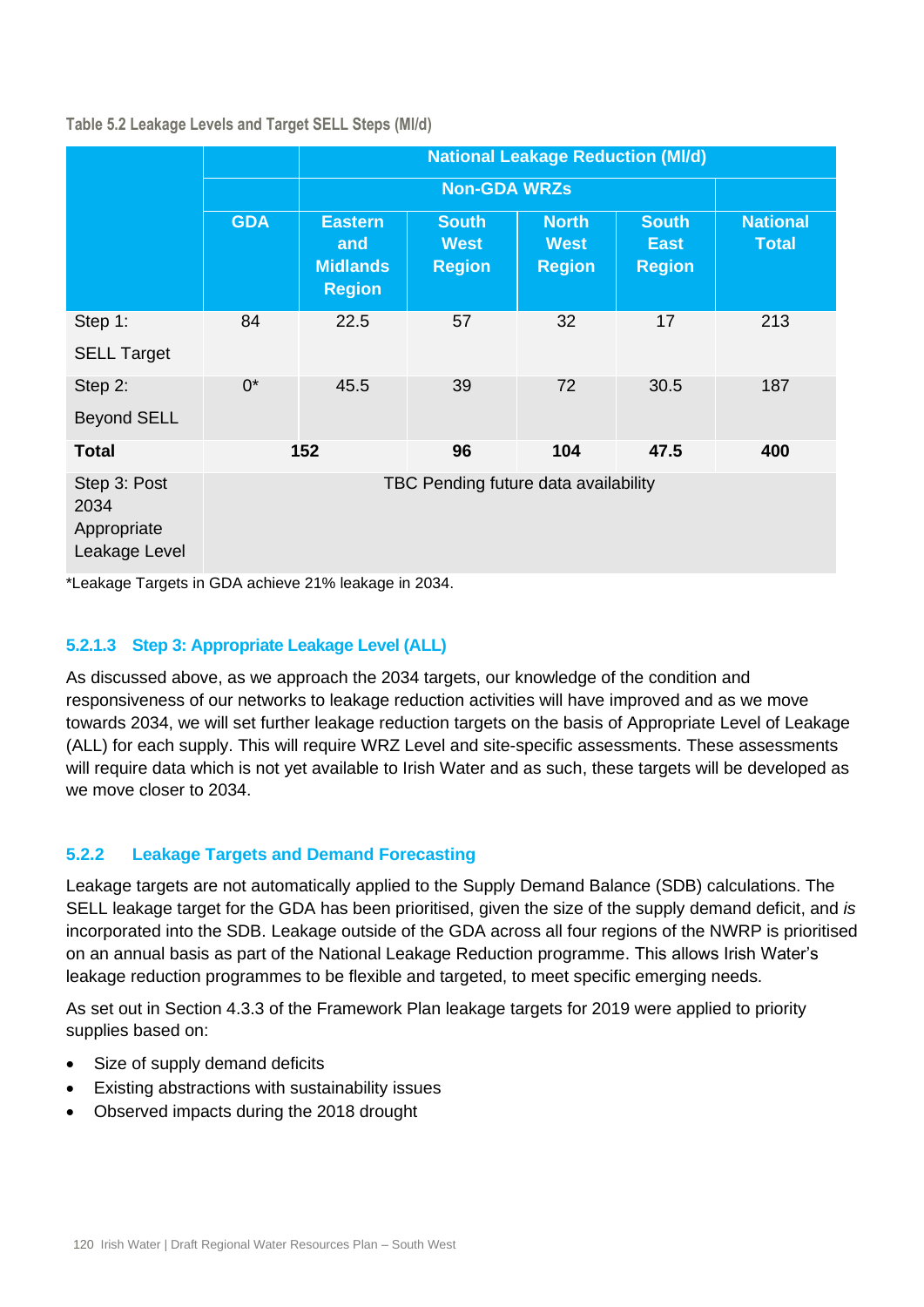For the South West Region, 3.7 Ml/d of leakage targets have been applied to the SDB. These include:

- SAH 1.07 MI/d through net leakage reduction in Listowel Regional Public Water Supply, Central Regional – Lough Guitane and Mid-Kerry.
- SAI 2.29 Ml/d through net leakage reduction in Cork City and Clonakilty.
- SAJ 0.37 Ml/d through net leakage reduction in Charlesville/Doneraile, Millstreet and Newmarket.

This does not mean that only 3.7 Ml/d will be applied for the region between 2019 and 2034 but rather we committed to a figure for 2019 in the SDB and provided flexibility in where the remaining 53.3 Ml/d of leakage reduction (required to achieve 57 Ml/d of leakage reductions within the South West Region) will occur after that.

Leakage reductions are applied to the SDB by reducing the Demand component of the calculation. For this reason, the future estimated Deficit will reduce as a lower Demand is subtracted from the available supply. It is acknowledged that if these leakage targets are not met then the solution (Preferred Approach) will not fully meet the Demand and hence the Deficit will not be met. For this reason, we are working to meet these targets now, in advance of the Preferred Approach reaching project stage.

Where leakage reductions have not been incorporated into the SDB, any leakage reduction achieved will result in a reduction to the projected Demand. In this scenario the Preferred Approach within each WRZ, Study Area or the Region may be capable of providing more water than is needed. In this scenario, this will enable us to modify the Preferred Approach to reduce the quantity of water required to be delivered or if it coincides with greater than expected growth it will open up available water for this increased demand. For this reason, our leakage targets will be reviewed annually and will be subject to further modification. At Project Level, when we proceed to develop the Preferred Approach, we will review the SDB and subtract the target leakage reductions from the Deficit at this stage. This ensures that the Preferred Approaches are not oversized, or that the Needs are over emphasized.

In order to ensure that the Preferred Approaches which we develop (as described in Section 6-8) remain appropriate in the scenario of reduced leakage and static demand we have carried out a Sensitivity Analysis of our Preferred Approaches. This has allowed us to understand the impact of leakage reductions on the Preferred Approach and whether it would still be valid under a reduced leakage scenario. This process allows us to balance the delivery of the Preferred Approach between the Lose Less pillar (Section 5.2) and Supply Smarter pillar (Section 5.4). The Supply Smarter Options usually involve new or upgraded water sources and treatment plants. At Project Level these are delivered on a modular basis. For example, if we build a new water treatment plant (WTP) we assess the demand profile of that supply over 25 years and then deliver the capacity in modules to align with demand increase. Therefore, if we meet or exceed our leakage targets and the demand is less, we do not build the last modules of the new WTP, thus balancing supply with demand.

#### **5.2.3 Challenges in Meeting Leakage Reduction Targets**

While the optimum economic solution is to reduce leakage as quickly as possible and we aim to go above and beyond our SELL targets, there are a number of wider considerations that may impact delivery. These include:

- Data improvements which are necessary to improve visibility of active leakage control efficiency and key parameters such as background leakage;
- Existing and or future budget constraints;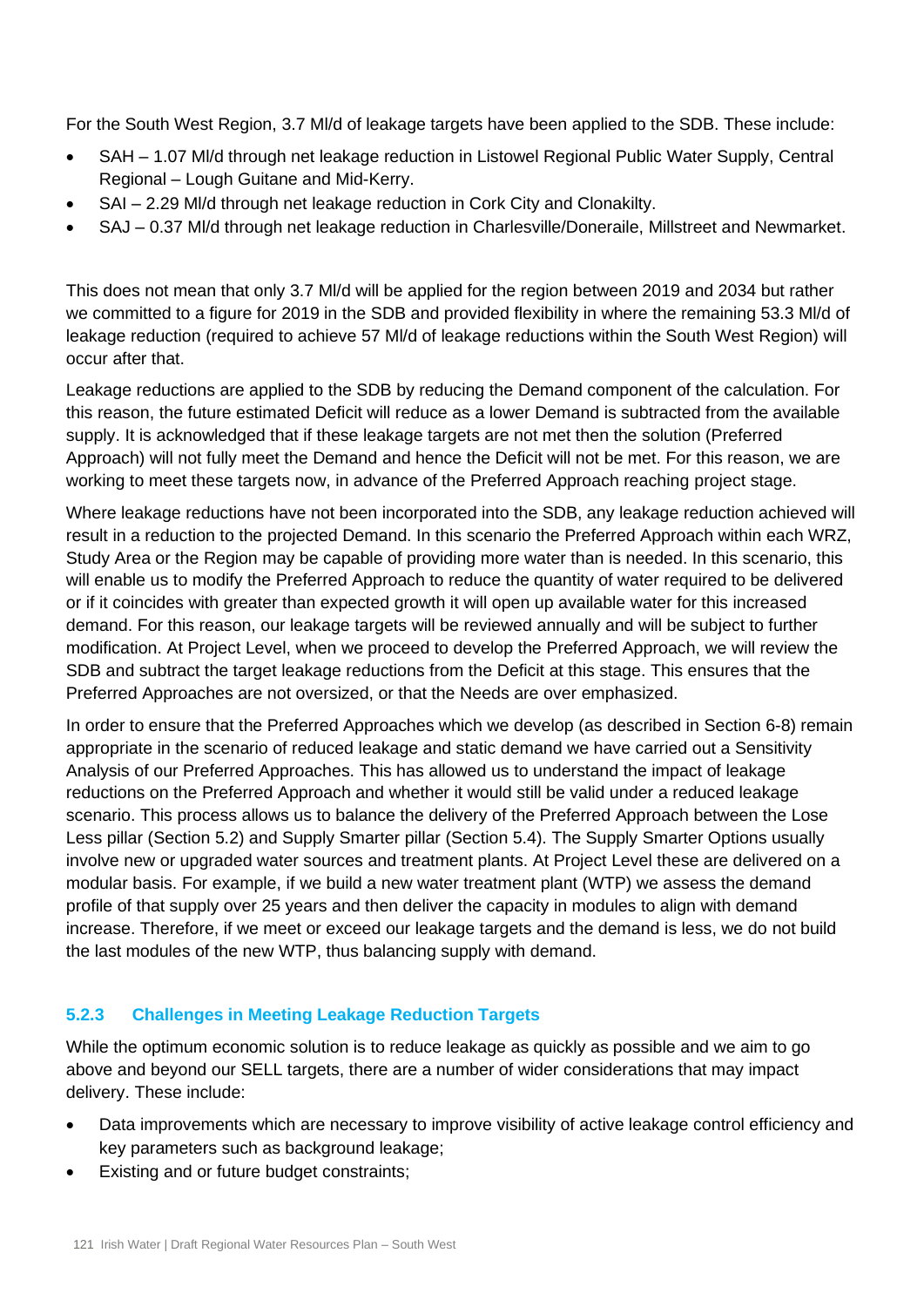- The availability of skilled and trained resources to undertake find and fix activity. It is not feasible to significantly increase the level of resource for a short duration. To do this would risk driving inefficiency into the leakage management process;
- There are planning constraints to consider in relation to shut offs when carrying out repairs, to maintain supply and pressure to customers;
- Repairs carry a social cost and impact particularly in relation to traffic delays, therefore spreading the impact over time manages this impact; and
- Technology and innovation improvements which are likely to improve active leakage control efficiency over time, and a number of trials in areas such as permanent acoustic sensors/smart networks, may offer more cost-effective solutions in the near future.

#### **5.2.4 Leakage Reduction in Cork City**

Box 5.1 presents an example of the work being carried out to reduce leakage in the South West Region.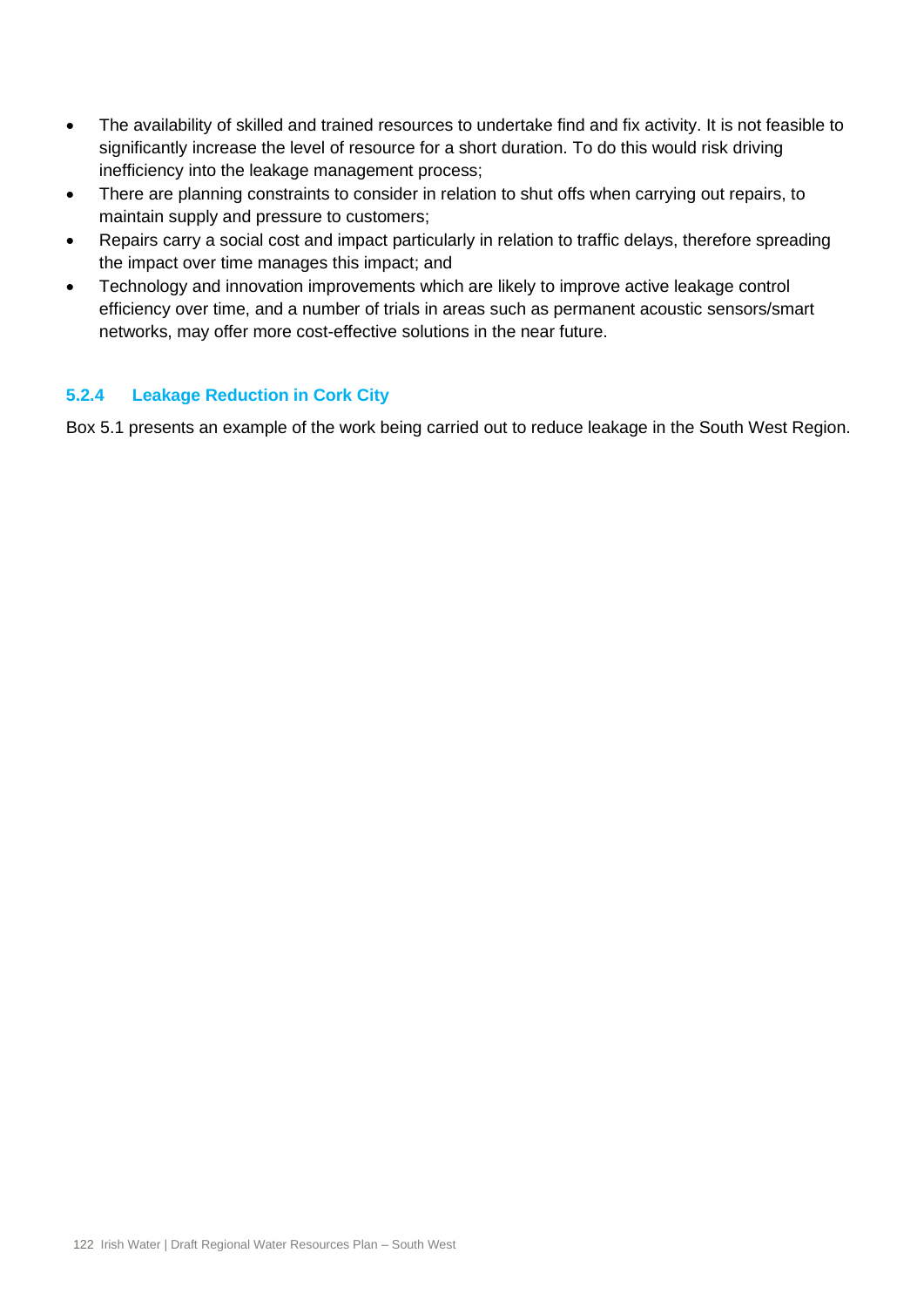#### **Box 5.1 – Leakage Reduction in Cork City**

The aim of our National Leakage Reduction Programme is to improve the water network and fix leaks across the country. This improves the reliability of supplies and delivers a more sustainable network. Irish Water have been working in partnership with Cork City Council and our regional contractors, Coffey Group and Ward and Burke Construction, to reduce leakage in Cork City. Together we have identified key issues facing the water network within the city, in order to reduce leakage and secure supplies for future growth.

Problems identified in the city included high levels of dated and fragile infrastructure along with water mains that are prone to bursts.

To reduce leakage, it was identified that improvements needed to be made to critical water networks and district metering. A Find and Fix Programme and Pressure Management Programme were also implemented.

The District Meter Area improvement programme involved the installation or replacement of meters across the district. This improved understanding of water flows across the district helping to direct Find and Fix crews to the highest priority areas. The data collected allowed the program of work to be efficient and provides a long-term source of valuable data on water use within the district.

A water mains replacement programme was prioritized in Victoria Quarter, Truners Cross and The Marina. Network upgrades here facilitated further complementary programmes of work.

An example of a critical water network improvement which contributed to direct and indirect leakage savings is the completion of Phase 1 of the Eastern Strategic Link (ESL) water main project. The ESL is a trunk water main which travels from the East at Tivoli along the quays to the city centre. The connection allows movement of water from east to west for the first time, allowing greater connectivity of resources in the city. Through the works, however, as well as ensuring a more robust supply for the city it allowed Leakage Reduction Programme works to take place.

Following the programme of works:

- 15.3 km of Water Mains were constructed:
- 51 District Metering Areas were established;
- 25 pressure regulation valves were installed;
- 514 Find and Fix works were completed; and
- 8 million litres of water have been saved daily since 2020.

The collaboration of each of the stakeholders was essential for the success of the project with interdependent project completion, preliminary works and historical network knowledge proving vital. Communication with residents, businesses and stakeholders was also essential due to the significant impact of the works over a period of time. Cork City now benefits from a more reliable water supply and reduced leakage which will continue in the future.

## **5.3 Use Less: Water Conservation**

Irish Water is committed to helping all of our customers to become more efficient in their water use. Research commissioned by Irish Water has shown that the broad perception among the general public is that we have an abundant water supply and that the need for water conservation is confined only to periods of extreme dry weather, as we have seen in recent years. We also know that low understanding of personal individual consumption, combined with high levels of leakage within the water supply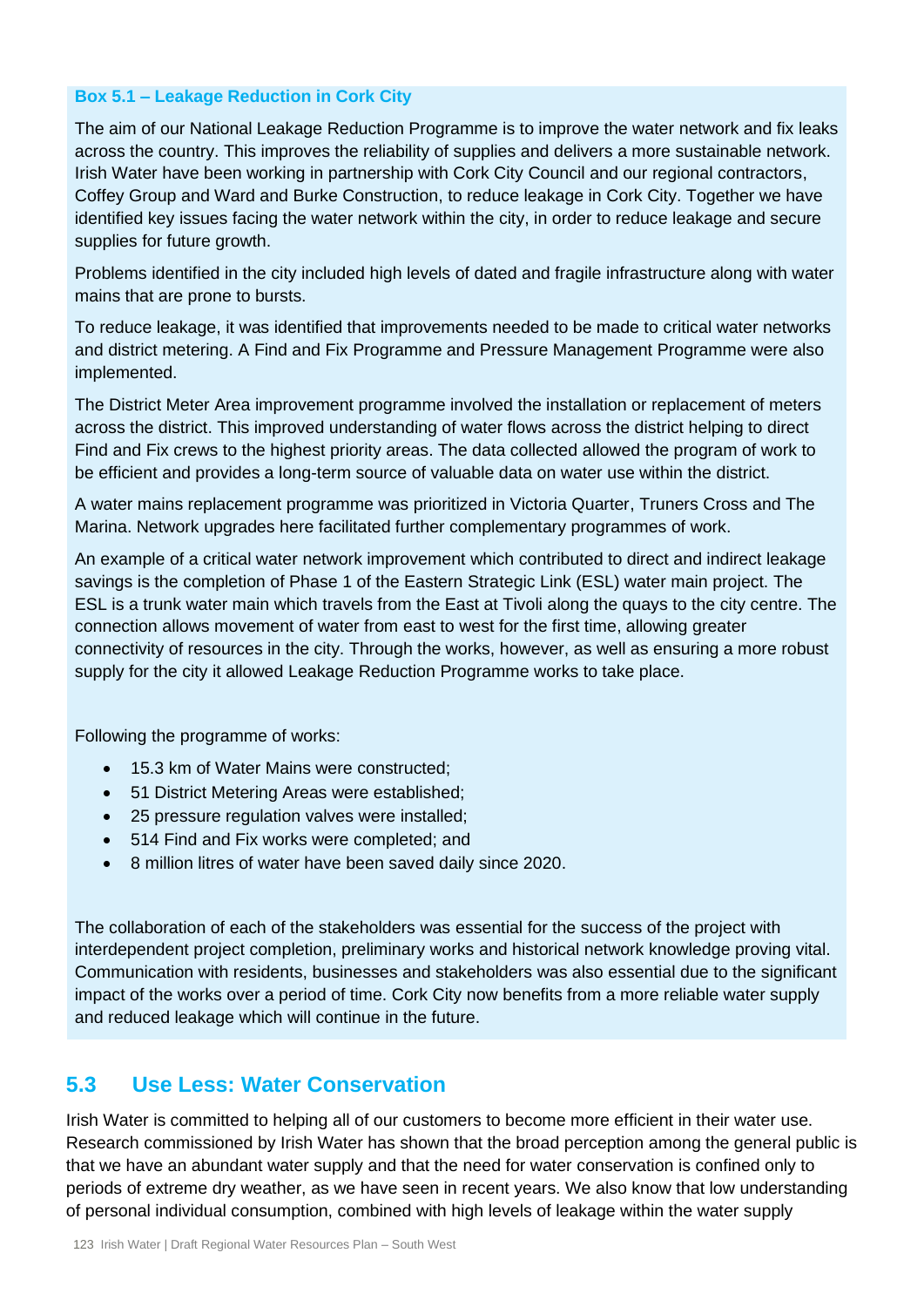network, and the misconception that Irish Water is not addressing the significant and complex leakage challenge, are further barriers to behavioural change. The **Use Less** pillar focuses on activities to help us to understand water use habits, influence behaviour, encourage change and to promote the use of water efficient devices and appliances.

Irish Water are committed to a behavioural change campaign that will educate and inform the end users about their individual water consumption and the challenges of providing a sustainable treated water supply in order to encourage water conservation. This will require investment and ongoing research.

Presently Irish Water is actively promoting water conservation in schools, business and communities through activities including:

- National and Local Media Campaigns
- Targeted Sectoral campaigns
- Green Schools
- Water Stewardship Scheme (see Box 5.2)
- First Fix Free Scheme
- Development of an online water conservation application which will provide tips on how to conserve water in the home

Irish Water also works with stakeholders to support policy change such as developing water efficiency standards in Building Regulations and social housing. More details of these activities can be found in the Framework Plan.

The ability to reduce Demand (based on technology, behaviour and metering) is uncertain and sensitive to the situational context and the awareness of Need. Technology offers benefits, but the changeover rates to new technologies are uncertain. Monitoring regimes need to be designed and maintained to understand significant changes that have been made and their result on water use. It is therefore difficult at this time to assess the potential benefit of water conservation activity in Ireland. Also, due to the funding mechanisms for water services, findings from water efficiency measures developed in the UK cannot be directly applied to Ireland. Over the coming years our ability to quantify the impact of these initiatives in terms of reduction in water use will improve as our data and intelligence systems become more refined. We will also work with our Innovation Team to review the potential for pilot studies to understand the potential benefits and outcomes for conservation measures such as rainwater harvesting and grey water reuse.

In order to address water conservation Irish Water has considered water conservation in our Domestic and Non-Domestic forecasts. Whilst Irish Water recognises that occupancy rates are falling within households, which typically leads to an increase in demand, we have held our per-capita consumption rates as static across our supplies when calculating our future forecasts. This means that increased per capita consumption growth will need to be addressed though water efficiency. An allowance for nondomestic growth has been made for towns and cities identified as strong growth areas in Project 2040<sup>2</sup>. For other areas, it is assumed that there will be no significant increase in non-domestic demand. Where demand increases, Irish Water will try to facilitate the growth via efficiency improvements and water conservation.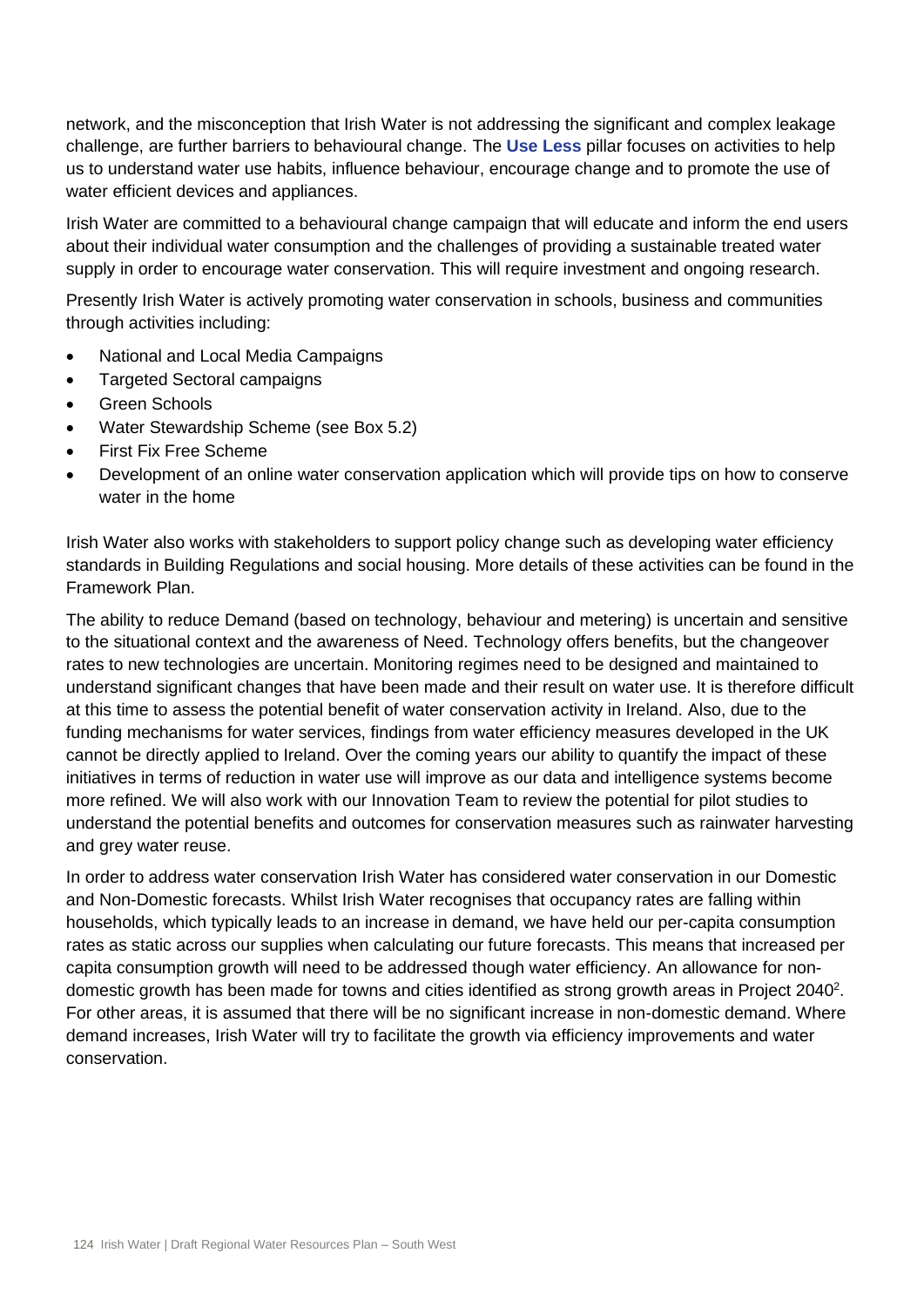#### **Box 5.2 – Water Stewardship in the South West Region: Supporting the Business Community through Irish Water's Water Stewardship Programme**

Irish businesses use around 510 million litres of water every day. To put that in context, the city of Limerick requires about one-tenth of that at 51 million litres per day. Measures that support business to be more efficient and sustainable in how they use water make a real difference to safeguarding our national supply. Irish Water is working closely with business stakeholder groups to raise awareness of our Water Stewardship Programme to support businesses to lower water consumption and reduce operating costs while protecting the environment. Small changes such as identifying water waste on site, setting a baseline for water use, raising awareness amongst staff and customers, or upgrading to water efficient devices can make a big difference to water efficiency and also to save money for businesses.



One of the programmes developed by Irish Water is Certified Water Steward (CWS) training which is tailored to every size of business with a shorter small and medium-sized enterprise (SME) programme and more in-depth training for medium to large businesses. The programme is the first of its kind globally and accredited internationally by the European Water Stewardship (EWS) Standard. It has been made possible thanks to the funding from Irish Water and Skillnet Ireland via the Department of Further and Higher Education, Research, Innovation and Science and it is a clear demonstration of Ireland's growing reputation and leadership actions on water stewardship and climate action.

Over 1000 new water conservation projects have been implemented by graduates to date and three sites have progressed to EWS/AWS (Alliance for Water Stewardship) international water stewardship certification. Overall, 70% of businesses are introducing Annual Water Stewardship Targets as a result of the programme and 100% would recommend the training to other businesses.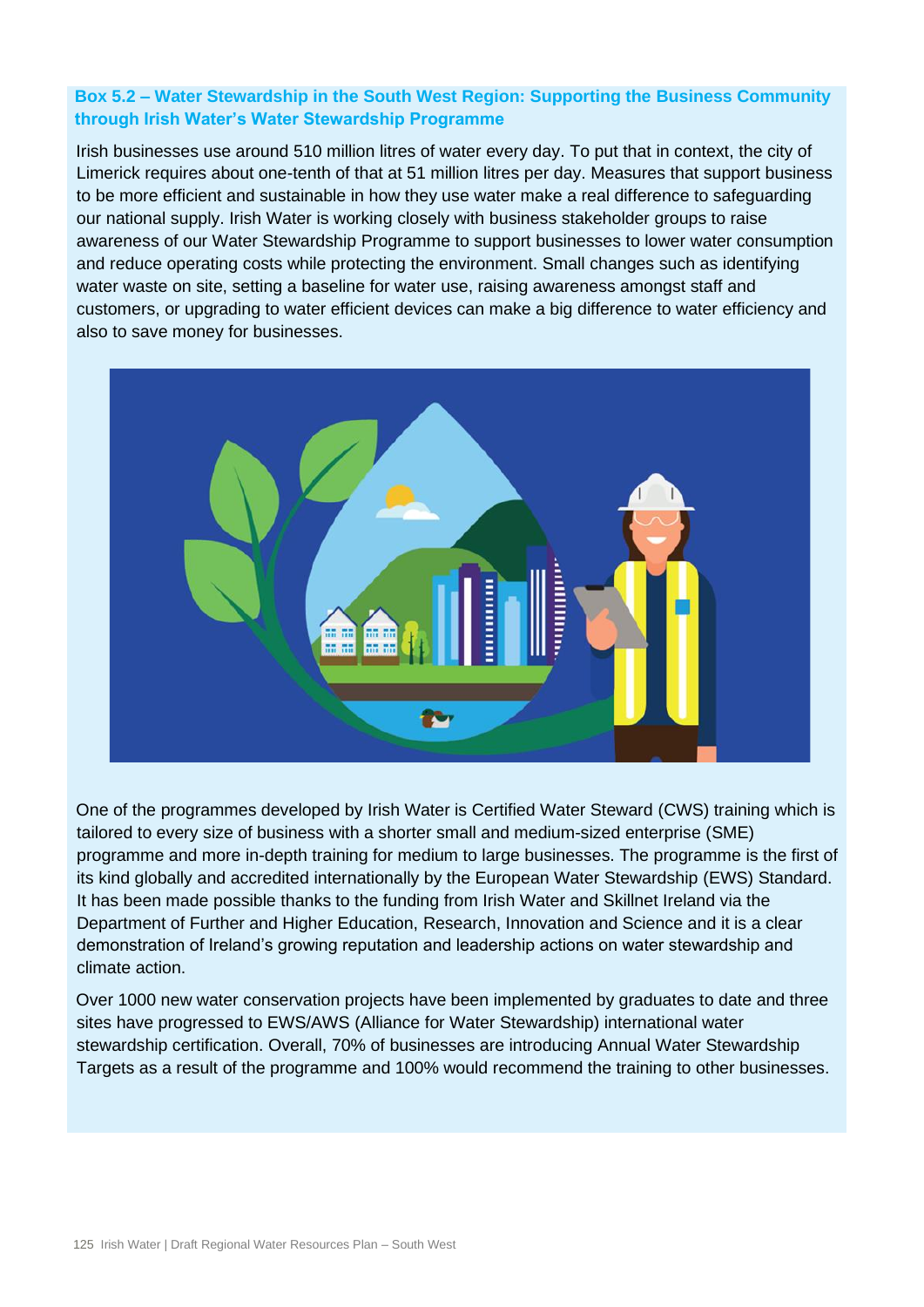#### **What Green Credentials are on Offer to the South West Business Community?**



We are offering three different opportunities for businesses of all sizes to enhance their green credentials:

#### **1. Water Conservation Pledge**

- We are inviting businesses to commit to making changes that will conserve water.
- Businesses can share their pledge badge on social media to show they are taking action.

#### **2. Sustainable Water Partner Training**

- Businesses are invited to take free online water stewardship training and learn about the importance of safeguarding this critical resource.
- Businesses can share their new Sustainable Water Partner badge on marketing materials/social media and add it to their green credentials.

#### **3. Certified Stewardship Training**

- Achieve international best practice certification. The programme is accredited by the EWS Standards.
- Funded Programme by Irish Water and the Lean & Green Skillnet with the support of Skillnet Ireland and the Department of Further and Higher Education, Research, Innovation and Science.
- Save water and money. The programme will provide you with the knowledge and skills to reduce water consumption and operating costs at your site.
- Protect the environment. You will learn the key principles of water stewardship and the actions required to improve your environmental performance.
- The programme is the first of its kind globally and is fully supported by the EPA, Origin Green, Irish Business and Employees Confederation (Ibec), Chambers Ireland, Industrial Development Authority Ireland (IDA), (Sustainable Energy Authority of Ireland) SEAI, Bord Iascaigh Mhara (BIM) and Enterprise Ireland.
- Origin Green accept our certification as part of their sustainability credential.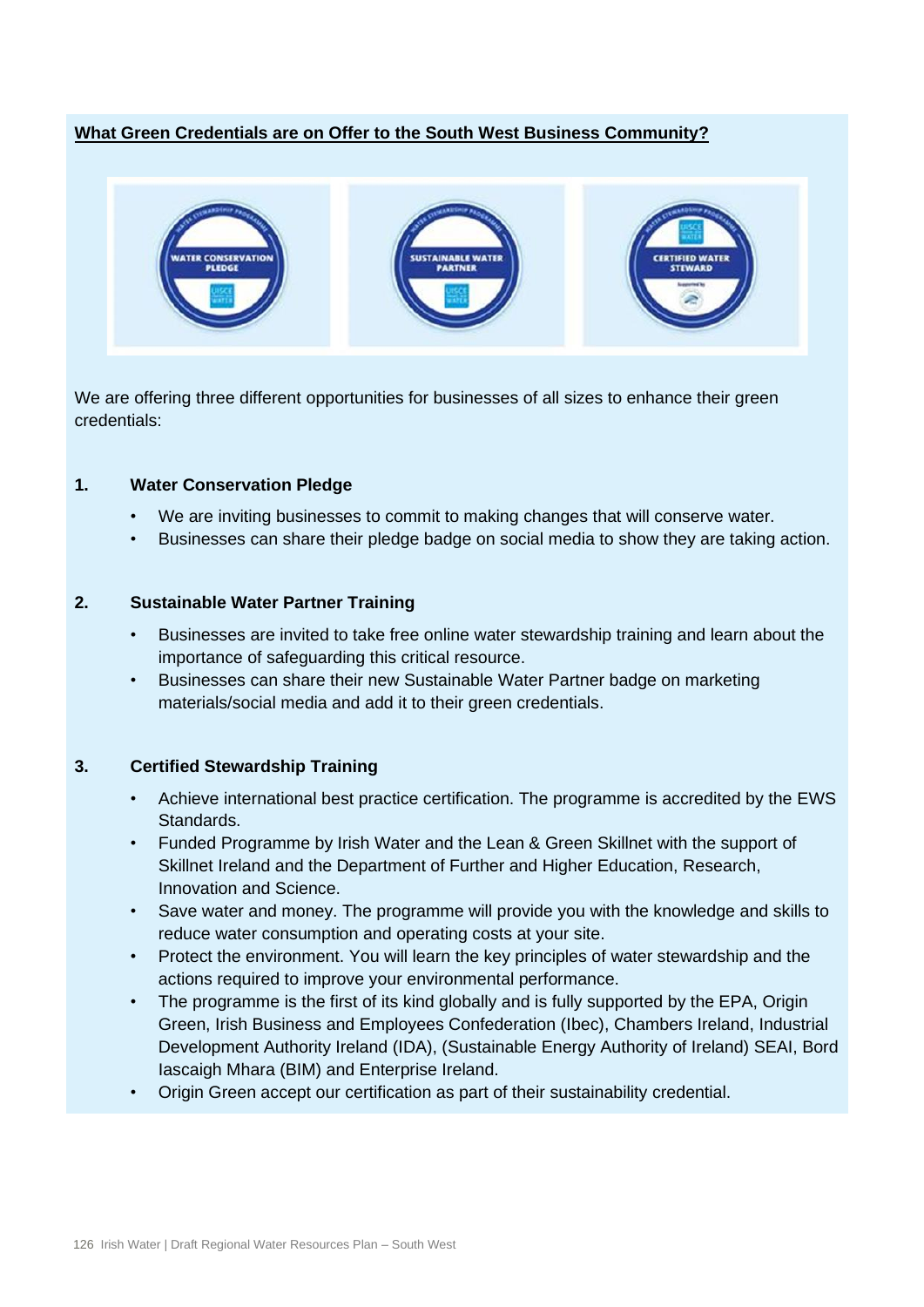#### **What does CWS Training deliver?**

- **Module 1** Introduction to water stewardship the business case
- **Module 2** Water mapping of your business
- **Module 3** Water conservation and quick wins at your site
- **Module 4** Developing a strategy and action plan

**Optional workshops/webinars** - Mentoring and support for the development of your Water Charter as well as providing peer to peer learning opportunities.

**Develop a water charter for your site assessment** - The charter will capture the business case for action, your site's water map, water saving opportunities and an agreed action plan. To achieve certification, participants will be expected to present this charter to senior management and get approval for implementation.

#### **How has the water stewardship programme supported the South West Region?**

| <b>Testimonials from our South West Certified Water Steward Graduates</b> |                                                                                                                                                                                                                                                                                                                                                                                                                                                                                                                                                                                                                                                                                                                                                  |                                                                                                                                                                                                                                                                                                                |                                                                                                                                                                                                                                                                                                                                                             |  |  |  |  |
|---------------------------------------------------------------------------|--------------------------------------------------------------------------------------------------------------------------------------------------------------------------------------------------------------------------------------------------------------------------------------------------------------------------------------------------------------------------------------------------------------------------------------------------------------------------------------------------------------------------------------------------------------------------------------------------------------------------------------------------------------------------------------------------------------------------------------------------|----------------------------------------------------------------------------------------------------------------------------------------------------------------------------------------------------------------------------------------------------------------------------------------------------------------|-------------------------------------------------------------------------------------------------------------------------------------------------------------------------------------------------------------------------------------------------------------------------------------------------------------------------------------------------------------|--|--|--|--|
|                                                                           | <b>About</b>                                                                                                                                                                                                                                                                                                                                                                                                                                                                                                                                                                                                                                                                                                                                     | <b>Benefits of CWS</b>                                                                                                                                                                                                                                                                                         | <b>Wins</b>                                                                                                                                                                                                                                                                                                                                                 |  |  |  |  |
| University College Cork,<br>Coláiste na hOllscoile Corcaigh               | University College Cork offers a wide<br>range of academic programs at<br>undergraduate and postgraduate<br>level. The University has c. 23,600<br>students; c. 15,700 of these follow<br>undergraduate programmes, while c.<br>5,300 are engaged in postgraduate<br>study and research.<br>The University was the first<br>University in the world to achieve the<br>Green Flag from the foundation for<br>Environmental Education (2010), the<br>first University to achieve ISO 50001<br>certification (2011). In 2018, UCC<br>was the first university outside of<br>North America to be awarded a Gold<br>Star from the Association for the<br>Advancement of Sustainability in<br>Higher Education.<br>(https://www.ucc.ie/en/greencampus/ | The program gave<br>the Estates Office<br>the space and time<br>to re-assess the<br>University's water<br>conservation<br>program. With the<br>assistance of the<br>expert tutors, the<br>program delivered a<br>clear roadmap to<br>UCC for refreshing<br>the Universities<br>water conservation<br>campaign. | Using the<br>knowledge<br>gained from the<br>program the<br>University<br>developed its<br>own water<br>charter,<br>identifying a<br>series of<br>initiatives to<br>conserve water<br>use across the<br>University as well<br>as refreshing our<br>internal policy<br>and guidance<br>documents for<br>ongoing building<br>and<br>refurbishment<br>programs |  |  |  |  |
| GILEAD                                                                    | Gilead Sciences Ireland operations<br>are located in Carrigtwohill Industrial<br>Estate Carrigtwohill, Co. Cork<br>and are responsible for<br>manufacturing, quality control,<br>packaging, and the release and<br>distribution of Gilead products in the<br>European Union and other                                                                                                                                                                                                                                                                                                                                                                                                                                                            | The Certified Water<br><b>Steward Programme</b><br>educates system<br>owners to<br>understand water<br>usage within their<br>facility and engage<br>with stakeholders,                                                                                                                                         | This programme<br>facilitated the<br>creation of the<br>Cork<br>Manufacturing<br>site Water<br>Charter and<br>Water Map. In                                                                                                                                                                                                                                 |  |  |  |  |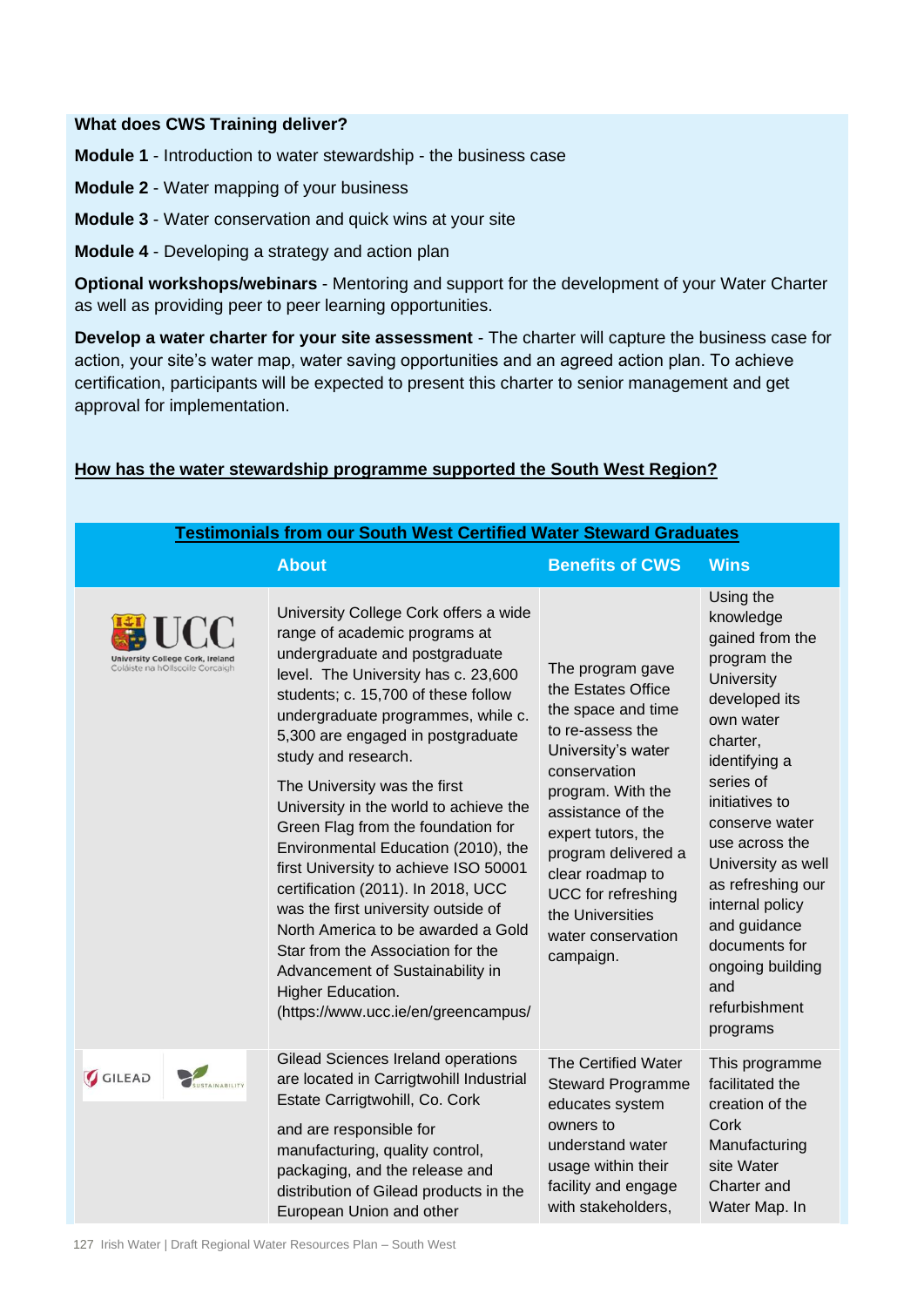international locations such as the countries supported by the Gilead Access Program.

this information is used to support communication and culture change around water reduction/recycling on site.

2021 funding was approved to create a digital water map to baseline water usage and identify opportunities and leaks. Significant Water users have been identified with our 1st rain water harvesting capital project being complete in 2021 supplying rain water to our boiler feedwater system.

# **5.4 Supply Smarter**

The **Supply Smarter** pillar actions to proactively engage in the protection of our natural water resources, improve the performance and resilience of existing supplies, improve interconnectivity within our supply networks, increase the amount of water available for use, improve compliance, address the environmental impacts of existing abstractions and mitigate the impacts of climate change. We support this through asset maintenance, operations and by delivering process optimisation and training. The key Option types for infrastructure improvements under the **Supply Smarter** pillar are listed in Figure 5.2.

As well as reducing leakage and improving water efficiency, we must develop our infrastructure to improve interconnectivity and storage, and create a more robust, smarter system. Our water supplies in some areas often come from small local rivers, which can have an environmental impact. We must therefore look at all of our water sources from rivers and lakes to groundwater so that we can reduce our reliance on these rivers. This will also allow us to take climate change into account.

All Options are considered at the 'Unconstrained' stage in the Option Development Process (Section 6) including technical assessment of transfers across Water Resource Zones (WRZs), and interactions with



**Figure 5.2 Option Types** 

private Group Water Schemes, i.e., cumulative assessment of abstractions from the same source, and Options which consider connecting to Group Water Schemes.

Irish Water's currently have 247 surface and groundwater sources located within the South West Region. Each source needs to be utilised, managed and maintained sustainably in order to protect the source for future use. There are also 227 WTPs in the South West Region. Development and growth over the years means that some WTPs are undersized, treating water in quantities far beyond what they were originally designed for and so investment is needed to upgrade these facilities.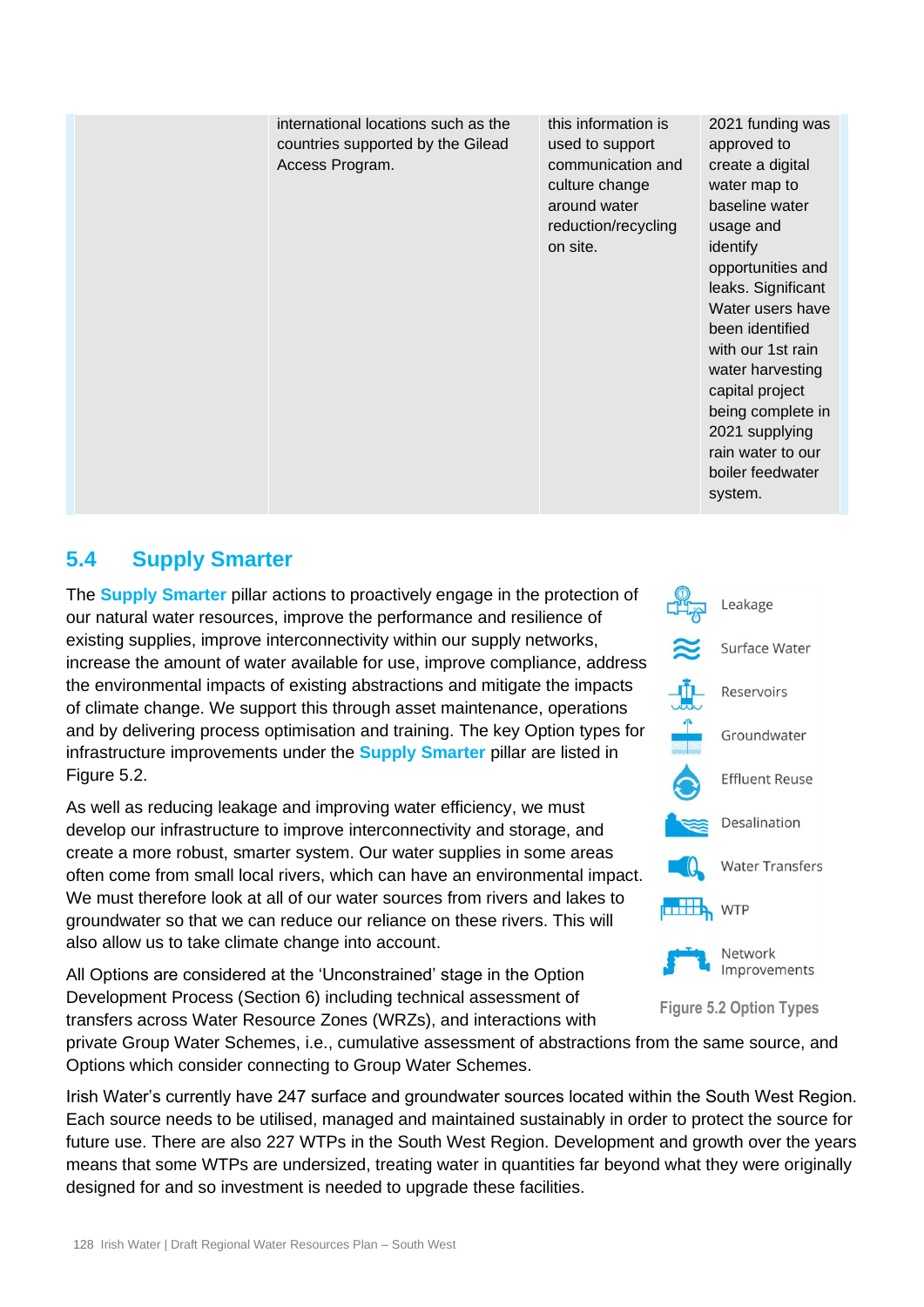As part of our **Supply Smarter** pillar we are currently carrying out the following activities:

- Capital Investment and Improved Operations
- Source Protection and Catchment Management Activities
- Data Acquisition and Improvement

We are currently implementing an investment programme in our water supply infrastructure which includes WTP upgrades to improve the Level of Service (LoS) we can provide to our customers. We have numerous water supply improvement projects and programmes in progress, to improve both the Quality and Quantity of drinking water. We publish details of planned, live and recently completed projects on our website. For more information please visit [www.water.ie.](http://www.water.ie/)

Irish Water recognises the importance of source protection in ensuring the security and sustainability of our water supplies and are currently working with key stakeholders to promote this concept. In recognition of the importance of multi-stakeholder engagement and collaboration in managing shared natural resources, Irish Water have formed a group of Environmental Protection Agency (EPA), Geological Survey Ireland (GSI), National Federation of Group Water Schemes (NFGWS), Department of Housing Local Government and Heritage (DHLGH) and Independent experts to provide steering on the strategy, objectives and high-level activities needed to ensure the concepts of the three pillars are consolidated.

Irish Water are actively involved in source protection projects to trial catchment scale interventions for example to reduce the risk of pesticides causing exceedances in water supplies.

As Irish Water are at the initial stages of resource planning we are relying on the best available data, surrogate data and trends from neighbouring jurisdictions in the development of the draft RWRP-SW SDB. We have identified the data improvements which will be required to support best practice in the future and have invested in systems to manage it. Overtime we will build on the existing database improving our understanding which will be fed into the SDB. Detailed explanations of our current data approaches and future plans can be found in the Framework Plan.

Irish Water will also look at the waste produced from our WTPs (known as residual waste) to reduce the impact of this waste on the environment through the circular economy approach and nature-based solutions.

# **5.5 Summary**

In this section we have outlined the activities which we are already undertaking and plan to undertake in the future under our three-pillar approach to Lose Less, Use Less and Supply Smarter, to reduce the supply demand deficits across the public water supply.

Across the South West Region Irish Water are committed to:

- Carrying out ongoing leakage management including active leakage control, pressure management and find and fix activities to offset Natural Rate of Leakage Rise (NRR).
- Continuing household and business water conservation campaigns, initiatives and education programmes.
- Implementing legally enforceable Water Conservation Orders, as required, in drought periods in order to protect the environment and our public water supplies.